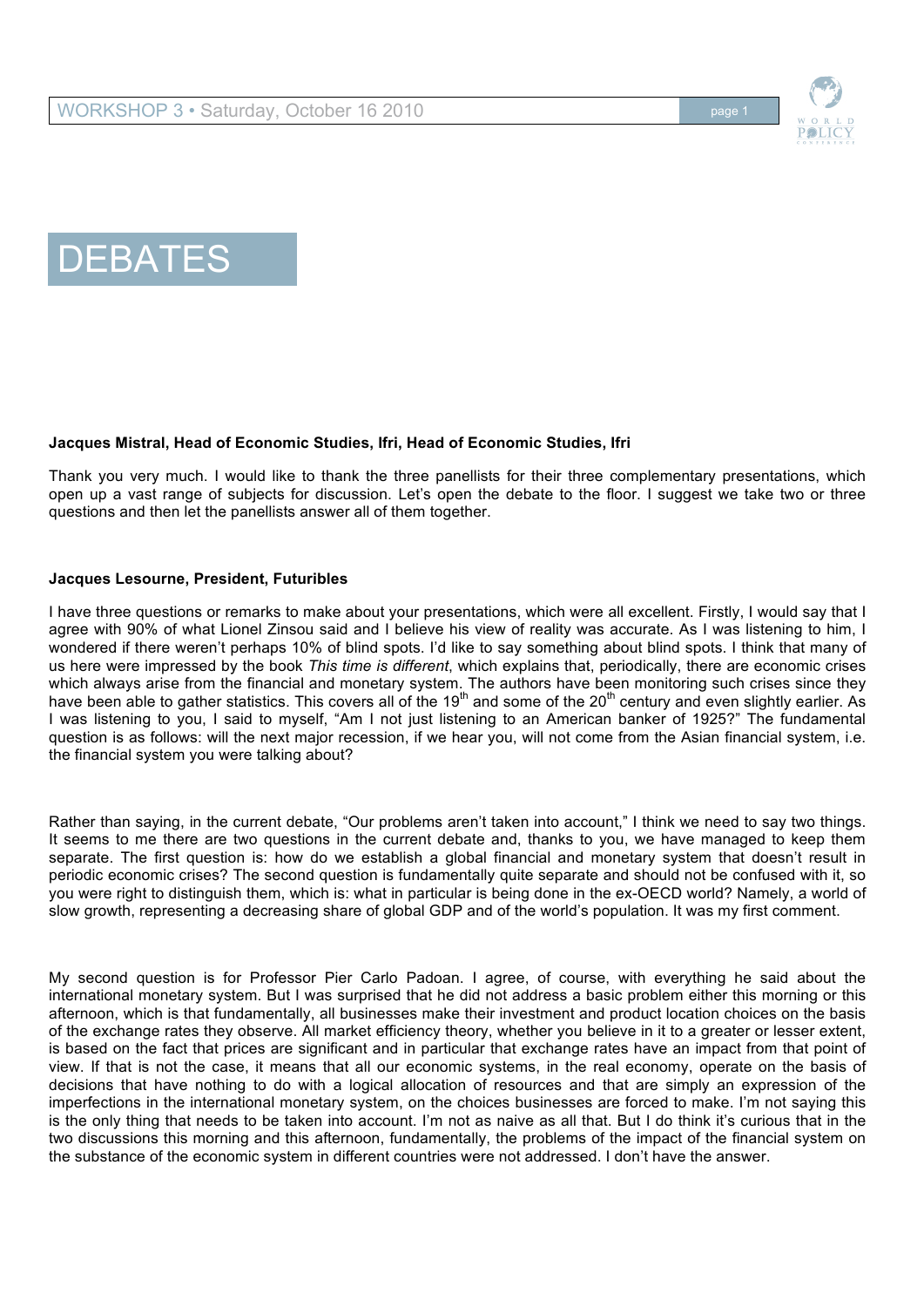

I have just one thing I'd like to say about Gordon Smith and I think I support everything he said too. What I want to say is that in terms of world governance, over recent years I have seen the Security Council as a kind of blocked club system. I say blocked because of Europe. As long as there is no possibility of having a European representative, we will not be able to reform the Security Council. I can't see two of the permanent members accepting it, in any case not Great Britain, and if Great Britain won't accept it, why would France, which would be perhaps more willing? Secondly, two systems: the "fair" or "forum" system. This is the system that led to Copenhagen. It's the United Nations system, 200 nations, with everyone negotiating. Fundamentally, we're going to have to start again because it has not produced a system for dealing with the climate or environmental issues. Indeed, the club system you referred to, choosing your words more precisely and more wisely than I did by calling it the Global Steering Group is, in my view, an absolutely inevitable intermediate step in global governance.

But you implicitly raised the question: is the G20, as some said this morning, moving towards a sort of 'governing board' for the IMF, which would tend to restrict its remit, or is it moving towards more of a 'Steering Group' model, which would deal with major economic, monetary and environmental problems? I'm not talking about politics because we have the Security Council for political problems. We saw that President Bush created the G15 to try to make progress in energy negotiations, obviously based on the theory he had at the time. The G15 was largely made up of the same countries as the G20, because in broad terms they represent the same percentage of the population and of energy consumption. For myself, I have to say that my preference would effectively be to enlarge the role of the G20 and the use of fora so that they would play a part in everyday social and political life. That does not mean they are not extremely useful. Either as a means of recording by ovation what has been decided in the Formal Global Group, or as a way of stirring things up a bit so that problems are brought to the attention of governments and public opinion. I'll stop there.

# **Meir Sheetrit, Member of the Israeli Knesset**

I am Meir Sheetrit, member of the Parliament of Israel. I have been Minister for Finance in the past. What I feel is that nobody has any solutions to the situation today. Therefore, we hear much more talk everywhere with no solution. I do not think that any country can really compete with the situation which exists. There is a big confusion about the monetary situation, and every country is trying to protect itself, which creates a lot of tension between countries.

One of the points I want to raise is that most of the money is in the hands of people, of regular people, who understand nothing, regarding money exchange or global economy, nothing. I could ask you in a very simple way, 'Tell me, what will I do with my money?' That is the question I hear from people: tell me what to do with my money. When he goes to the banks and they give him almost 0.5% interest if he puts his money in there for a year or two, he is very tempted to go to the stock market. He is risking his money again and the bubble is going up. Actually, it is going up in Israel; the stock market in Israel is at its highest level ever.

People do not want to put money in the banks, not because they are afraid of the banks, but because there is no profit, or a low, low profit. Somebody will have an answer for the people regarding what to do with the money. That could be the answer for the global economy, because a lot of the money is in the hands of the people, and they do not know what to do with it. Some people put it into real estate, because they think real estate is a good investment. It will go up in the future. Everyone in the world is inclined to think that that is the only channel they have for investing the money. It is not an asset.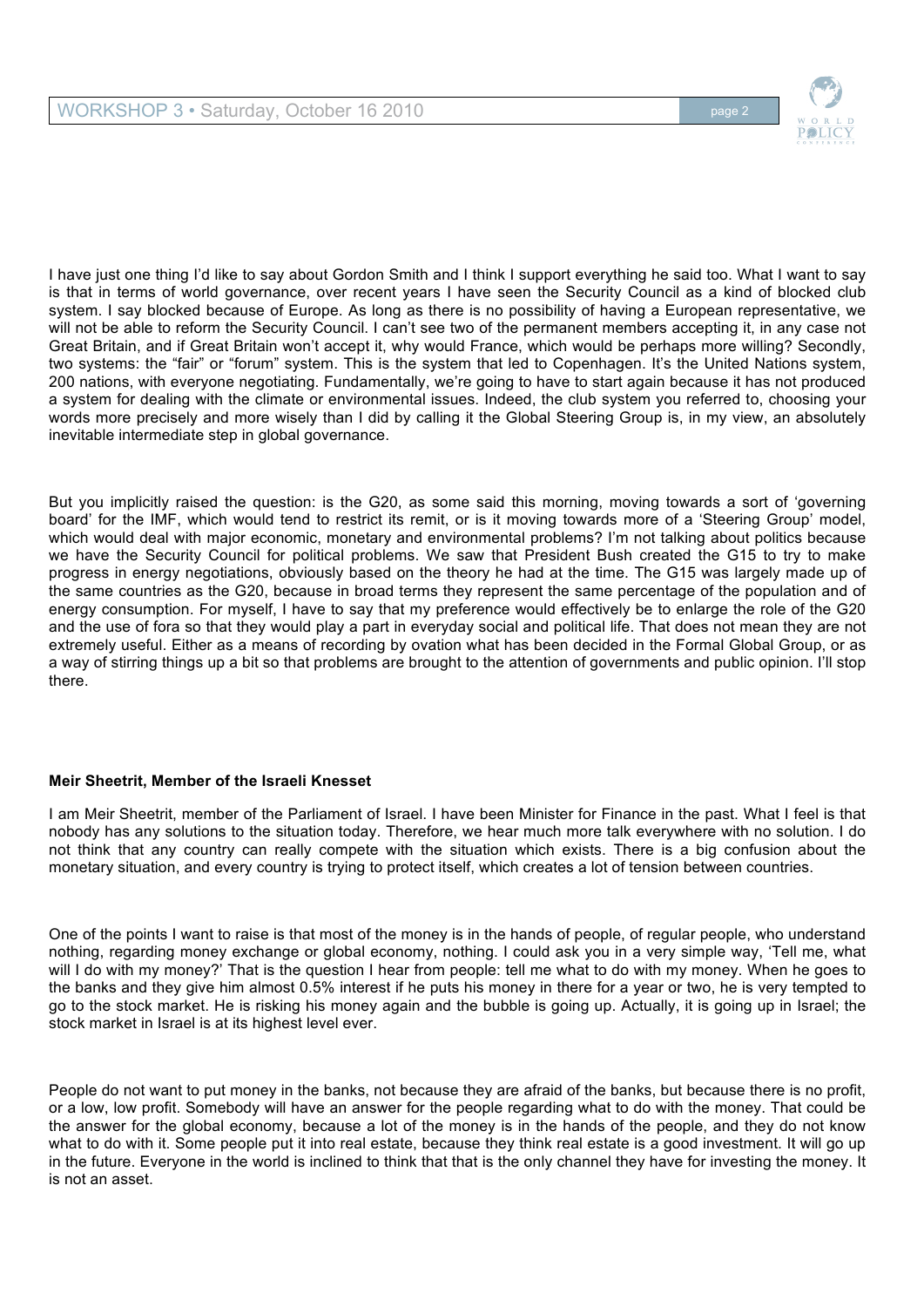

Last week, the Convention of the International Monetary Fund (IMF) finished in the United States without any conclusions. There were a lot of talks and quarrels; they came out of the Monetary Fund Convention with nothing. There is quite a risk of a fight between the United States and China and other countries. The United States has permission to print as many dollars as they want. Take into consideration that last year, they had a deficit of USD1.29 trillion. The only way they can cover it is by printing money. When they are printing money, they are using the level of the dollar to compare to other countries, in order to make their exports better.

On the other side of the world, the Chinese are controlling very strongly the rate of exchange of the Yuan. The United States believes that the Yuan in China is now 40% higher than the real value. It is 40% lower than the value which it is supposed to have. Therefore, there is quite a big fight among themselves. This fight could create tension in the Monetary Fund and create a high level of tension in trade. It could lead to a fight regarding trade. It happened in 1929, when different countries started to put in protections and prevent imports of products from one country to another country.

I will end by saying that I do not believe that any steering committee can solve the problem. I believe that in a way, they should come to some agreement regarding what to do to prevent the risk to every country, by highlighting the risks for all the countries. If they understand the risks, most of them will agree to cooperate and maybe come to a solution.

Another fact: for the last two years, the Governor of the Israeli Bank, Mr. Stanley Fischer, has been trying to keep the value of the shekel against the dollar at the right level. He bought tens of billions of dollars to try to keep the dollar value higher. That created a big loss for the Government of more than ILS20 billion. The Governor of the Israeli Bank began to be criticised by all the politicians in Israel, who said, 'How come you lost so much money if you understand money? Maybe you are doing wrong. Let the dollar fall; do whatever you want.'

There is a big, big quarrel everywhere in the world. In my opinion, many people do not understand the risks. Maybe we should go to the simple people and try to find out what they like to have. In my opinion, maybe the Government will suggest a situation to the ordinary people, in which they put the money back into the bank. They can create savings by supplying some kinds of benefits. A lot of money will go over there; this will reduce the tension that is going into the markets.

# **Jacques Mistral, Head of Economic Studies, Ifri**

Thank you very much. We will try to answer both questions at the same time, namely what should your electors and the governor of Israel's central bank do with their money. Stanley Fischer?

# **Stanley Fischer**

I think the way citizens understand the concept of governance is an important point. My question to Lionel Zinsou and Pier Carlo Padoan in particular was as follows. I understood the analysis of the situation of countries with a surplus as explained by Lionel Zinsou in particular. But what will motivate countries with a surplus to introduce the structural reforms that have been referred to? I'm still unsure about the chain of events. In any case, Lionel Zinsou focused on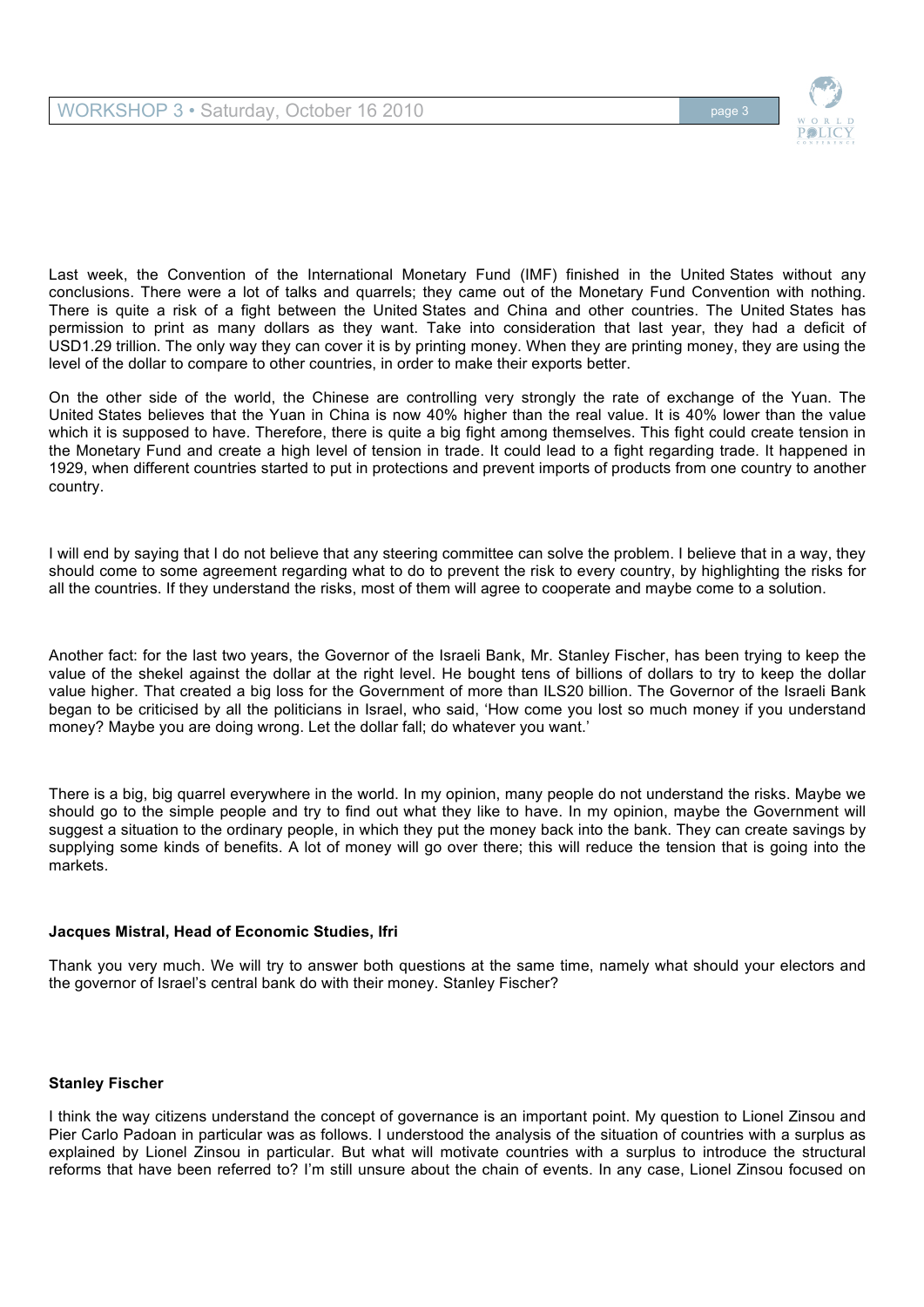

the question of surpluses. Professor Padoan focused on structural reforms. But what will motivate countries to introduce them? It seems possible to imagine that there could be a form of governance that could trigger the process, but what is it? That was the main question I wanted to ask. I'd also like to make one slightly tangential observation, which is that in the categories you have described, in which you could include quite a number of countries, I couldn't see which category Russia would go into.

# **Ahn Ho-Young, Ambassador-at-large for the G20**

I think I had better start by introducing myself. My name is Ahn Ho Young. I am the Deputy Foreign Minister of South Korea. These days, I am wearing two hats: one as Deputy Foreign Minister and another hat as the Outreach Ambassador for G20. In my second category, I travel quite a lot. I am attending quite a large number of seminars as well.

However at the same time, I have a confession, in the sense that this is such a change for me to be attending this World Policy Conference Seminar here in Marrakech. It is one of my rare appearances at a conference in the francophone world. I came to find that difference in the language does not only mean a difference in the language, but also a difference in thinking and a difference in perspective. There is a difference in the approach to finding answers. I find this so interesting and it is a very happy experience for me.

Having said that, I have two comments; the first is a comment and the second is a question. The comment is with respect to the point which has been made by Ambassador Smith, describing G20 as a steering committee. As I told you, I attend a large number of international conferences and I hear a repetition of the same theme again and again. This is that if there is any constructive role to be played by G20, it is to be as a steering committee. Regarding the universal global governance, there are thousands of institutions. If there is one thing which distinguishes G20, it is that it can solve the problems of the thousands of institutions as their steering committee. That is something I hear in many different places.

One thing I continue to tell myself is this: we should be very, very careful when we say that G20 is a steering committee. Let me try to share this experience with you. Several weeks back, I was invited to speak to Nordic countries. There were eight of them: four Scandinavian countries, Iceland and three Baltic states. I came there and I was quite impressed; there were eight countries, but from each country, there were at least three representatives. They were three representatives at very high level. Most of the countries sent Permanent Secretaries to the Treasury, Foreign Affairs representatives and Deputy Chairmen of Central Banks.

I was wondering why this was the case and what I came to find was this: the meetings took place in late August. Earlier in the month, there was a decision from the IMF and the decision was that the United States said no to the election of 24 members of the Executive Board. Those eight Nordic countries were very concerned about the possibility that this development, in which the United States was vetoing this election. This could mean that they might lose their seats on the Executive Board. Each one of them asked, 'Who is the G20? You are bigger guys, making important decisions behind our back and then imposing them upon institutions where we are lawfully represented.'

That was the message which came again and again from those eight countries represented. This is not the only experience I had. As a result, I tell myself again and again that we should be very careful, when we say that the G20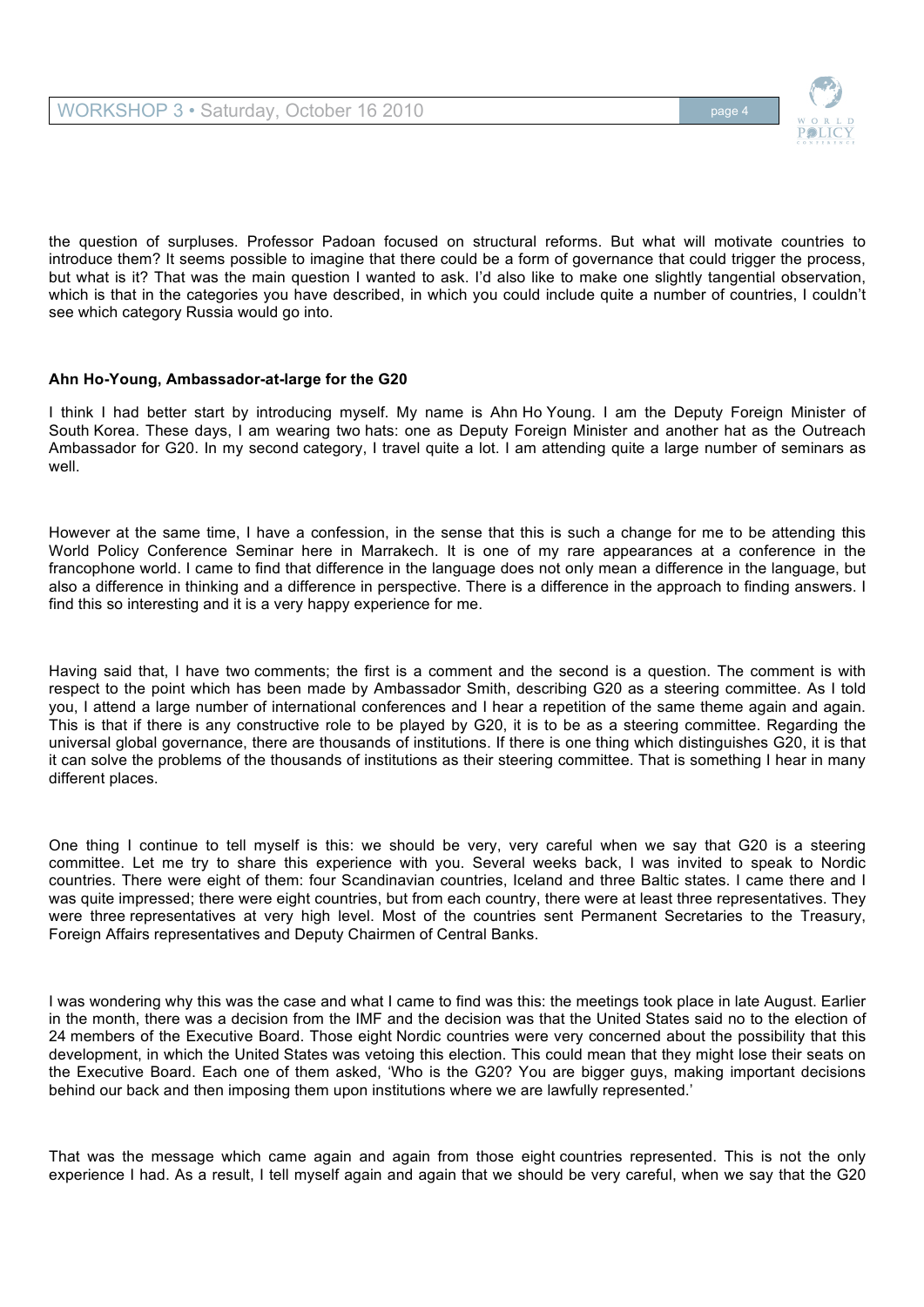

could and should play the role of steering committee for a large number of institutions. At the end of the day, for one reason or another, I think it is unavoidable that the G20 should play this role. That is the comment I wanted to share with you.

The second is a question and the question is addressed to Lionel. I found the presentation by Lionel, as well as the one by Mr. Padoan, very interesting. They were looking at two different aspects of the international economic questions, but they were also looking at it intellectually. I thought both of the comments were made on the same observation. This relates to the very close relationship between the real economy and the monetary economy. Both of them came from different perspectives, but were based upon the same intellectual observation.

I was listening to Lionel, who talked about the kinds of economic situation that we have in the advanced economies and the problems we have in emerging and developing economies. These are very different. If the situation in the real economy is different, then maybe the financial and monetary regulation may be different. I was listening to Lionel in French, so I am not claiming that my understanding was correct. I think he said, '*le probleme inverse*,' in those emerging and developing economies.

If that is the case, I wonder; this is a fine observation, but what would the policy implication be? That is to say that if the problem is the inverse, are you suggesting that we need a separate set of monetary and financial regulations for emerging and developing economies? Or would it be the case that one set of monetary and financial regulations only could apply to both developing and developed economies?

At the same time, would there be certain modifications? There could be prosaic reality, in the sense that there is provision for prosaic reality. Prosaic reality was written in there. There was an observation that prosaic reality was working in such a manner as to aggravate the financial crisis in 2008. Addressing the prosaic reality would mitigate the future impact. At the same time, I was just wondering if these same conditions could make it possible that one set of financial and monetary rules could apply to both developed and developing and emerging economies. This would depend on the flexibility provided by those conditions.

There is also the question coming from our friend, the commentator. Where does Russia fall? This is a very good question. In Toronto, we came up with the policy recommendation according to the famous Pittsburgh Framework, with five different sets of recommendations. One set is for advanced deficit economies; the second set is for advanced surplus economies. The third set is for emerging deficit countries; the fourth set is for surplus emerging countries and the fifth is for all participant countries. There was a separate set of recommendations for Russia.

#### **Jacques Mistral, Head of Economic Studies, Ifri**

Thank you very much. First of all I would like to thank you for being here, because the preparations for the upcoming presidency of the G20 are an onerous task. There are a few of us here, including Kemal who has slipped away, Gordon and myself. A few of us were in Seoul a few weeks ago. We are obviously very appreciative not only of the quality of the work done by the Korean presidency to prepare for the summit, but also of its truly historic significance, namely that it is Korea and the first country that is not one of the G7 that is chairing that great event. We are particularly appreciative of your being here and of your remarks, which will be addressed, I am sure, by Gordon with reference to the Steering Committee and Lionel on the question of political involvement. I have other people who would like to speak, including this gentleman, but no doubt others as well. I suggest we move onto a first round of answers as otherwise, we may get a bit lost, and ask the panel to address a number of questions that will help them explain their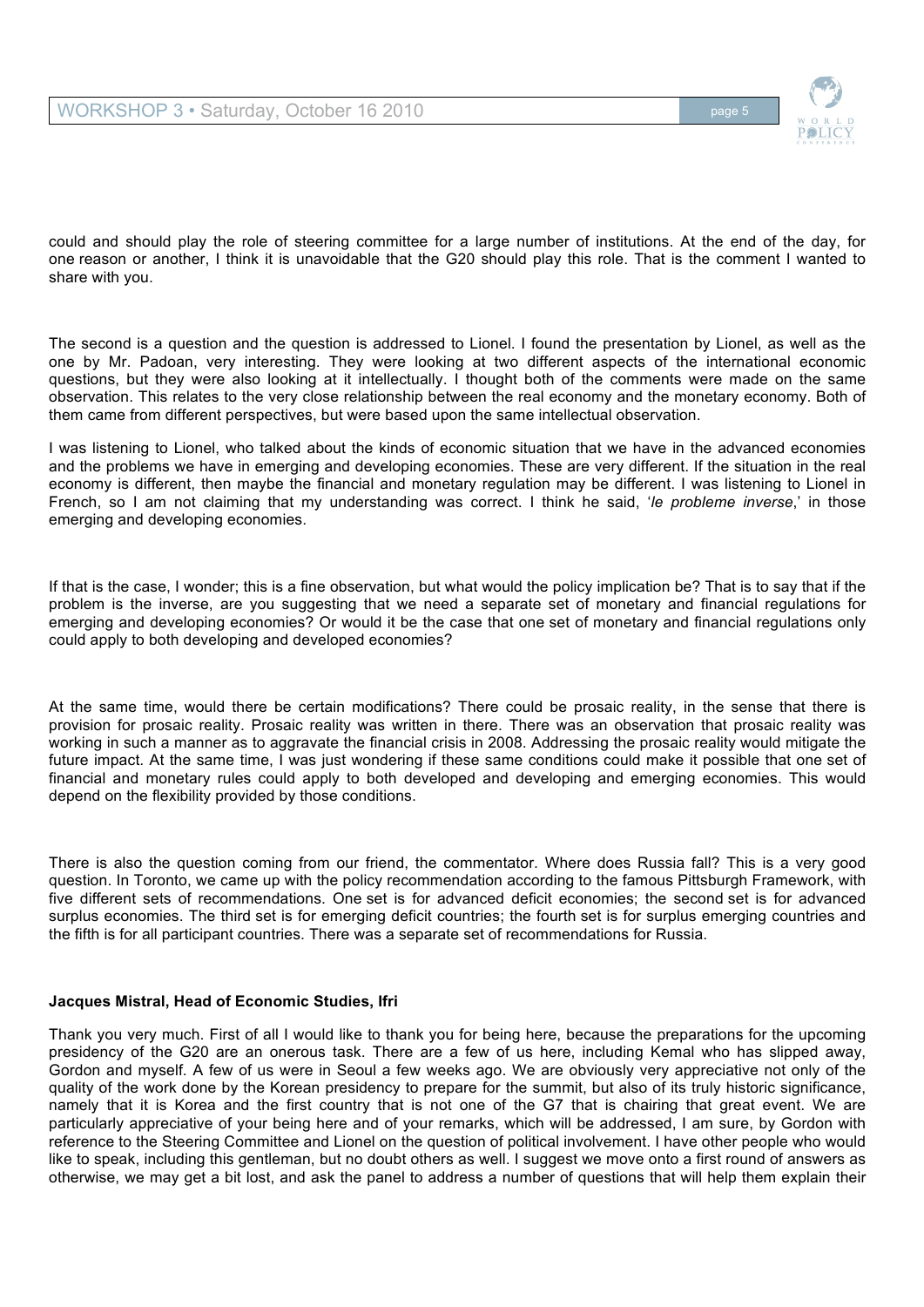thinking. We'll take another round of questions in a quarter of an hour or 20 minutes to address at the end of the meeting. I think we'll carry on in the same order, as I can't see any good reason to change. Lionel.

# **Lionel Zinsou, Chairmand and CEO, PAI Partners**

Thank you, Mr. Chairman. Thank you very much for the quality of the questions and the discussion with all our audience. To take things in the order I noted them down in, first of all I am very touched to have 90% support from Jacques. Coming from someone for whom I have enormous respect, 90% is a good result. Let's address this question of the blind spot. As you have raised the question, I think it's clear that there is a risk of a crisis in the Asian financial sector in the future. When someone says to me: "Now, it's curious, there are new bubbles forming and at the same time there's a problem over regulating overheating." Perhaps it isn't very helpful to say these are opposite problems. But in any event that is what is happening alongside another problem, which is trying to refinance a number of financial institutions and ensure better levels of liquidity.

We are having a few problems getting to grips with the risk affecting the Asian financial sector and in Hong Kong today, for example, you clearly have a level of tension in the atmosphere that we heard described in relation to Israel just now. It's clearly an emerging economy that's growing very strongly and which shares some common features with other emerging economies. What we're talking about is a quite exceptional capacity for competitiveness and innovation. Fundamentally, we understand the Israeli economic model and people are saying that the share bubble in Israel is starting to cause concern. It's true that we are going to see a real risk appearing, particularly in Asia. The only thing that really strikes me, then, and I'm speaking based on guidance from economists who have visited China recently, it seems to me that we are thinking rather a lot about the possible consequences of these bubbles in a number of economies.

Firstly, have you seen the legislation on restricting property loans in Mainland China? It's a bit more complicated in Hong Kong, in fact, where the property phenomenon is a bit more difficult to bring under the control of the financial authorities. But you have seen the restrictions on property loans. This is quite an effective way of deliberately cooling things down. You have seen the increase in the banks' statutory reserves and you'll be aware that a few days ago, earlier this week, the six leading banks were obliged to release 17.5% of their Tier 1 capital because of the fear of toxic assets on their balance sheets, primarily because of property or the risk associated with stock-market speculation. In some ways, we went much further than Basel III, but also much more quickly, as it took effect the following day.

Is there a risk of a financial crisis in Asia and, in general terms, in the countries where there is overheating? Yes. But we are lucky to have had previous experience of a number of crises. The crisis in the Baltic States is very interesting as well. So are the crises in countries that have suffered from financial overheating because they suffered a very significant impact from the lowering of interest rates associated either with their entry into the European Union or their entry into the euro zone. Suddenly they found they had created excessive internal demand and fundamentally they were unable to control it and suffered a really severe correction: the Baltic states have their own record recession. We have the Baltic experience. We have the experience of the Asian crisis in 1997. We have the experience of the Basel crisis.

# **Jacques Mistral, Head of Economic Studies, Ifri**

I don't want to interrupt you, but the whole of the Princeton book *This time is different* is packed with quotations about what you have just said, quotations from people who immediately after the economic crisis said: "We've learned from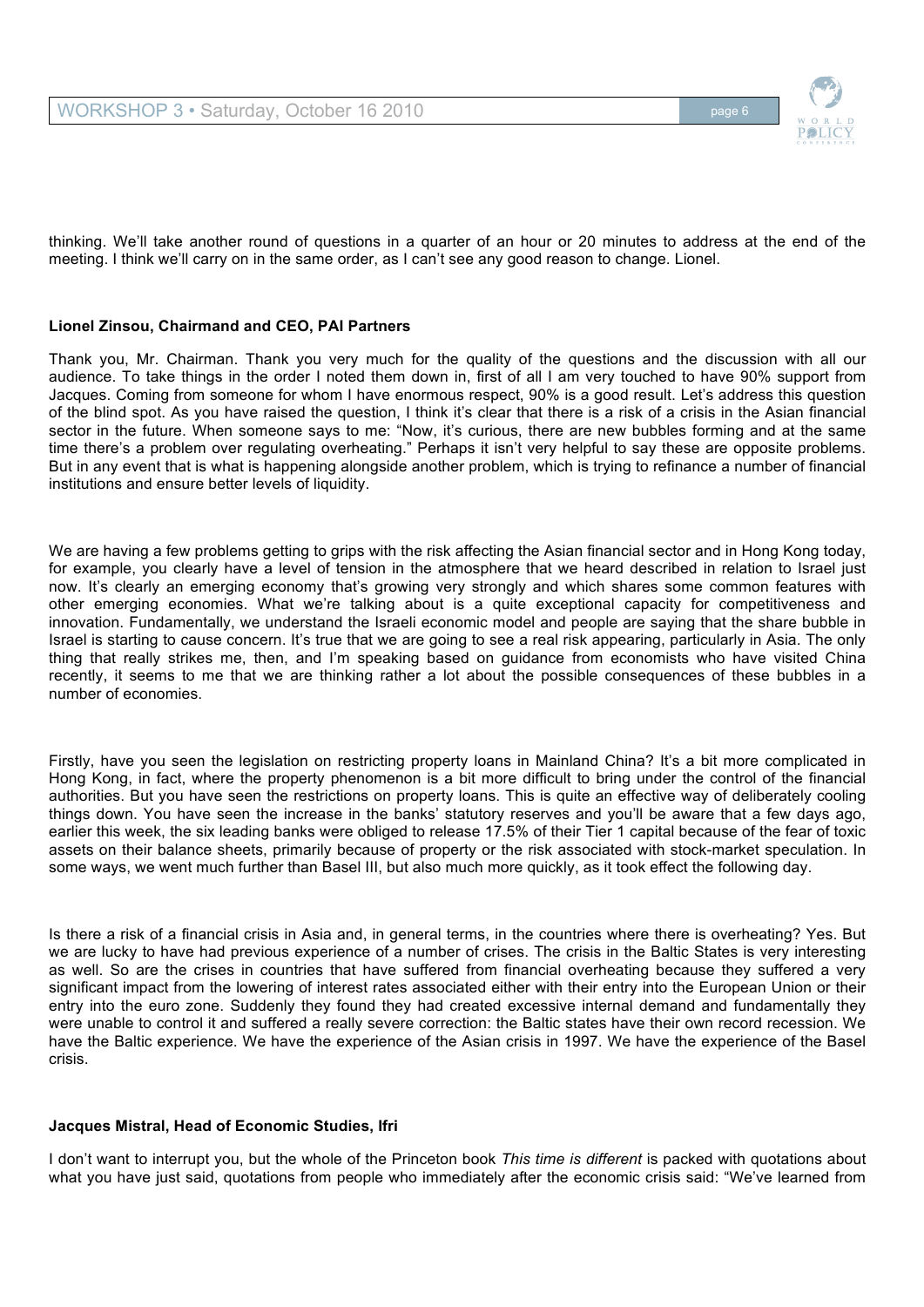

what happened. We have taken preventive measures and it won't happen again." That's why I particularly appreciate the Chinese measures you have alluded to and the Chinese macroeconomy itself is generally well managed. I agree. But I'm not absolutely convinced. Even if it was quicker, what I wanted to say, is that it's perfectly in line with what the developed part of the world is looking for on financial regulations. Not the part about driving growth, which is different, but Basel III is clearly not something that was designed to stimulate growth as such. It's more about reducing the risks of volatility.

# **Lionel Zinsou, Chairmand and CEO, PAI Partners**

I agree with you about the fact that what I am saying has often been said and often contradicted. I would just like to draw your attention to the fact that China was largely spared from the 1997 crisis. The predicted financial crisis over toxic assets in the Chinese banking system did not produce the systemic effect in 2008-2009 that we were warned about. India has very often proven its ability to attenuate the impact of financial crises and puts that down to its lack of liberalism and the closed nature of its financial services markets. Even so, a few economies have shown a degree of resilience, and India is one of them.

# **Jacques Mistral, Head of Economic Studies, Ifri**

Even so, China suffered a devaluation of around 30% in 1997. You can't say that didn't have an effect and that's what enabled it to start rebuilding.

# **Lionel Zinsou, Chairmand and CEO, PAI Partners**

I was talking about a financial crisis. The general view is that it managed to escape the financial crisis because of the fact that it has devalued.

# **Jacques Mistral, Head of Economic Studies, Ifri**

People may think there are risks in China, that they are reasonably well under control, that we don't know the whole story and that Chinese banks adapt very quickly. But that at the same time that they are also developing the off balance-sheet techniques that caused such chaos in the US. At the moment the picture is not very clear. Nonetheless, it's not completely inconceivable that we could see a repeat of the situation. Let's move on to the next question.

# **Lionel Zinsou, Chairmand and CEO, PAI Partners**

Just on the crisis in Israel, the suggestion about advising your electors on where to invest their assets, I saw that your neighbour was advising them to invest in private equity whilst you were speaking. It's not a very good idea and you seemed extremely uneasy about currency wars. Which seems to have been a common thread throughout this meeting. When I was young, I studied economic history, which I find very amusing. There has also been huge currency volatility. The fact that we have the euro has deprived us of a spectacle that would have been absolutely fascinating, i.e. the volatility of the drachma, the collapse of the peseta, the temporary sharp rise in the franc, the tragedy of the escudo. You can imagine that if the same crisis had occurred in 1999, it would have been frightening in terms of volatility, competitive devaluation and the impossibility of ensuring payments from one day to the next.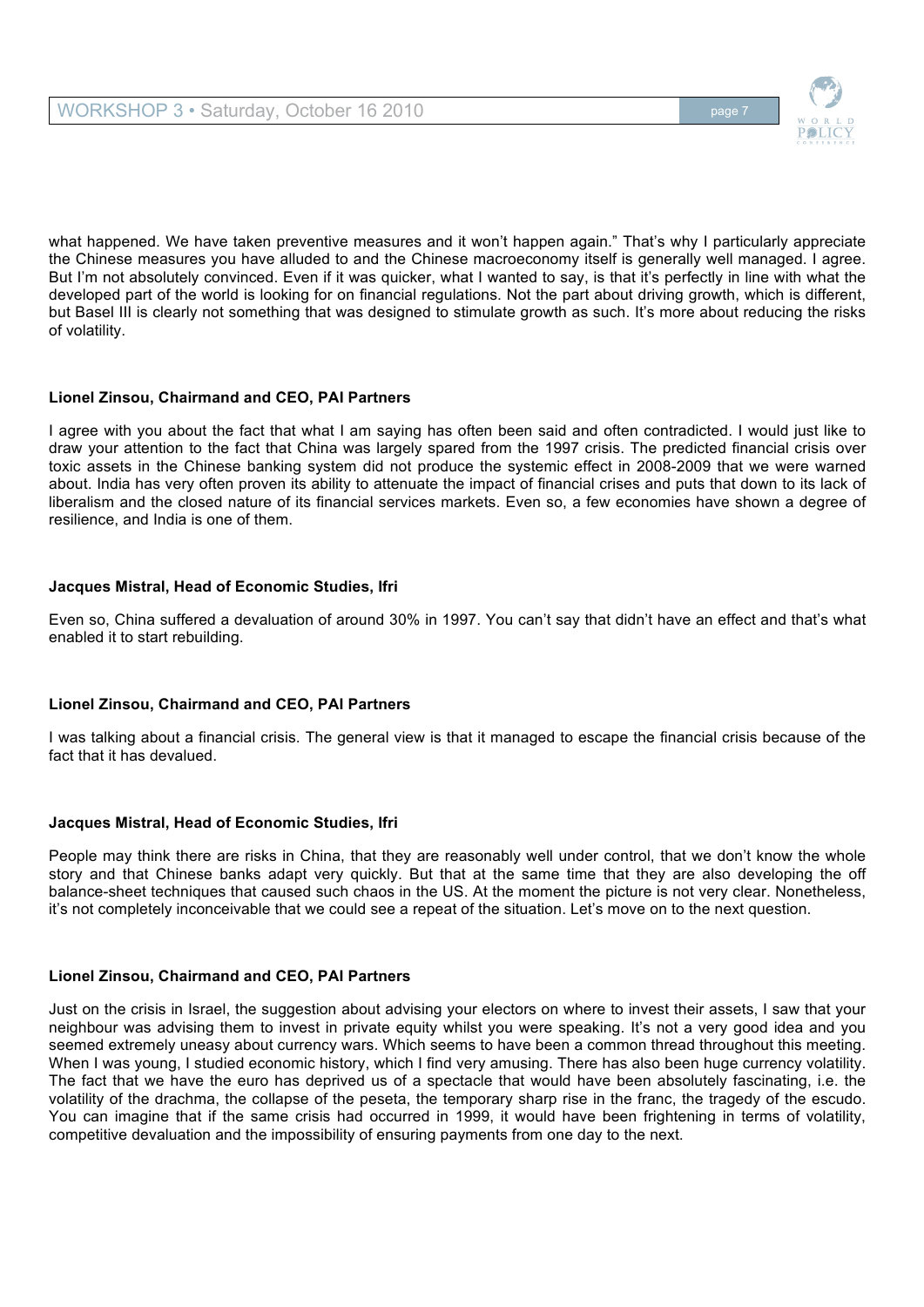

Whilst now, we just had to get our hands on a few forints and a few Icelandic kronur. Small beer, frankly, compared with the real currency war in the 1990s. As for the fact that the yuan was devalued by x%, let's just look at what happened to business. As the yuan has the tremendous advantage of being neither a billing currency nor a settlement currency, nor a pricing currency, nothing, in fact, as it is simply a non-convertible currency, people in business are obviously infinitely more struck by the fact that the dollar has just moved from 1.15 to 40 than that the yuan may have been undervalued by 40%. Because in that case, you are dealing with a currency that's used for entering into contracts, for pricing raw materials and for making payments. That's a real currency. In fact it's the extreme of a real currency.

#### 25%, for the Israeli economy, is a lot more imp

ortant than whether the dollar has been undervalued at 1.40 or 1.50, or whether the dollar has been undervalued against the euro in relation to purchasing power parity, I'll leave it to the economists, in crude terms, somewhere in the band between 1.10 and 1.18. The real problem is that when there was a currency war, which was actually fairly frequent, when we still talked in francs, the dollar moved from 3.60 to 10.50. That's not a currency war, that's hypervolatility, which we know about and which everyone knows how to adapt to. Earlier, we were talking about the Brazilian *real*. There's no war over the *real*. I was a management controller for a French company in Brazil when inflation was running at 2,000%. Every time I came back from a trip, the currency had changed its name. What we're in now is a period of calm. Trust me. Remember we had the cruzado, the cruzeiro, etc. until we got the *real*, which started to appreciate.

The idea of a *real* that was increasing in value would have been a political satirist's idea of a joke in São Paulo 15 years ago. I don't think the world is all that worrying, in fact it's more reassuring. There are no currency wars. There's just one, which does what it always does. I'm not going to get worked up about it. You have a whole host of asset classes. In Israel, you have an extraordinarily vibrant private equity sector. You have a venture capital sector for your incredibly efficient, innovative businesses. You have investments in real estate, which are still in very good shape in half the world. I don't know about the Israeli market particularly. You can always buy gold, which is the current fashionable safe haven. You have access to the full range of asset classes and frankly, there aren't asset bubbles everywhere in the world at the moment. Advise your electors to invest in French real estate: that's a healthy market.

You see, in reality, the world isn't doing so badly. Let me just finish by saying there's an R in BRIC. With growth of 4.8% and as a major economy in terms of producing raw materials, when the BRIC leaders meet in Moscow, which is a tremendous tribute to Goldman Sachs, they see that they are in effect a political entity and that they are meeting in Moscow. It makes sense. I heard the inventor of the term BRIC, Goldman's Chief Economist, Jim O'Neill, say this week, "Actually it's not BIC. I really did mean BRIC." What he means is that Russia is an extremely powerful emerging economy, with an economic model that is not necessarily the same as that of the other BRIC members, but is real nonetheless. Finally, my colleagues are undoubtedly better placed to address the minister's main question.

There is a question regarding a separate set of provisions to cope with a different governance for the emerging and developing world. No, I am sure that it is absolutely essential to have one forum, one set of rules, with segmentation, as you mentioned in Toronto. This pinpoints some different problems. They should come in one form. I do not believe that the real estate bubble burst in Hong Kong would leave us immune in Paris. I do not believe that an export crisis or a major currency crisis like the one in Asia in 1997 will leave us immune this time. It is so important that there is not a separate set of provisions, but that the document addresses the different contexts in the same form.

# **Pier Carlo Padoan, Deputy Secretary-General and Chief economist of the OECD**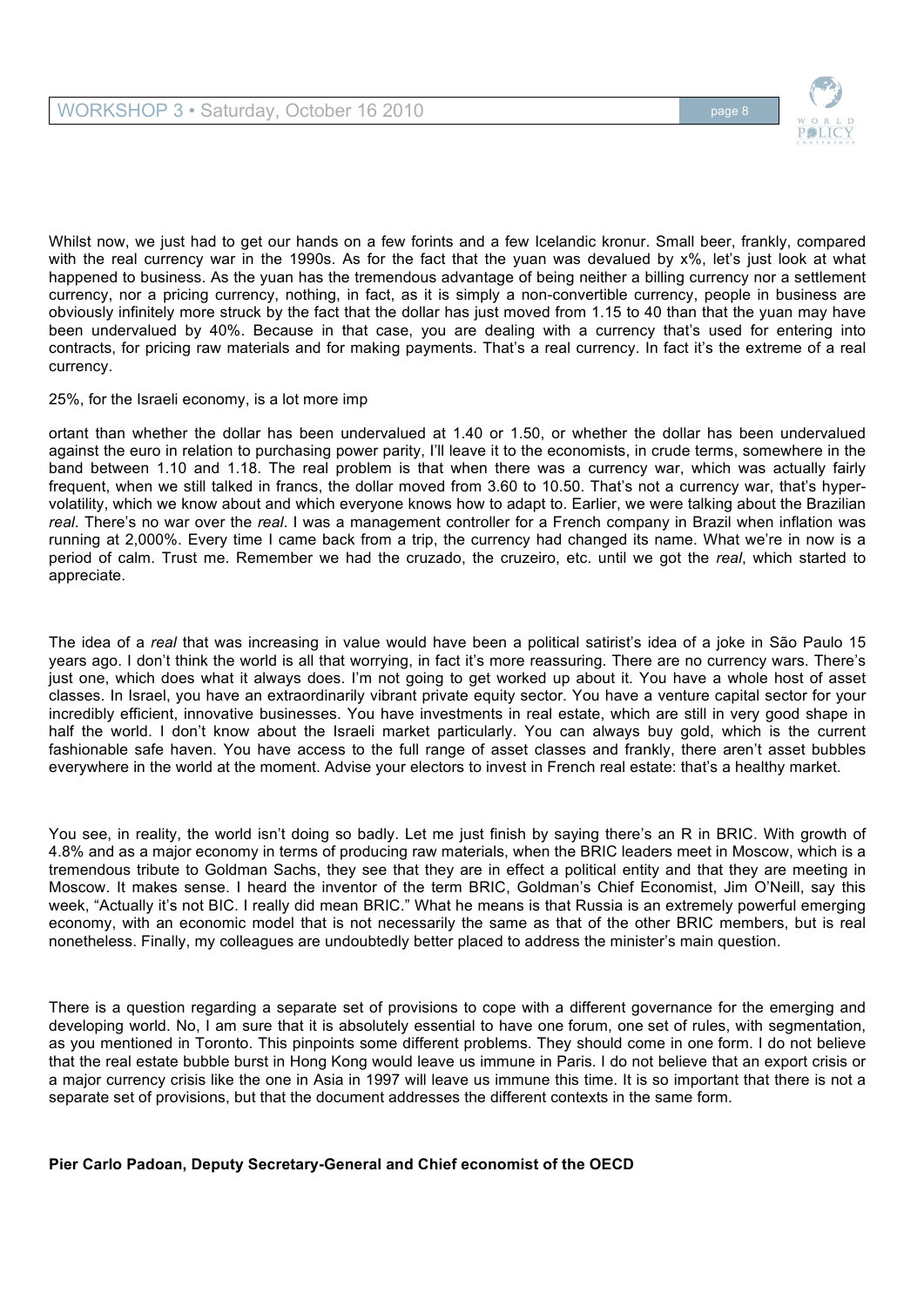

There are lots of interesting points of questions. Lionel has already taken up several of them, so thank you for that; it saves me from doing it. Regarding the point on exchange rates, I disagree a little bit. There are many things economists do not know; one is what drives exchange rates? There are very naive theories which say that in the short term, markets could work on a random basis, without any relationship to fundamentals. Therefore, God knows, it is something for the superstitious. In the long term, it is fundamentals.

Now, the interesting time dimension is the medium term, where you want to know what the relationship between the statisticians and the fundamentalists is. What is the role for policy? I do not have an answer for that, but I have an example of what is happening now. This may be a bit less optimistic about the phony war of currencies, as I call it. This is Germany.

Germany, as you know, has performed wonderfully well in the first half of this year. This is mostly related to the very large demand from emerging economies and given a weak euro, which is at around 1.2. Given all that, their economy was flexible enough to take the best advantage of it. This is thanks to reforms passed. Now, the euro is going back. To whatever figure it was at; it is moving in that direction.

This is one example; I may be totally wrong. Next year, we will see. What is largely volatility could generate irreversible 'damage' on growth in a major economy. The question is; what should policy do? That is the case in which I would not advocate for intervention, which I do not believe in. However, I would look at fundamentals and try to avoid that short term volatility that generates fundamental misalignments, as you call them. I will stop there.

On the question from Israel regarding where our citizens should put the money, you manage the money, so I am not going to tell you what to do. However, this gives me the opportunity to recall one of the many things which we have already forgotten about in this crisis. A very large number of American households were fooled into getting mortgages in the face of a property bubble, which they were told would go on forever. This is not economics; this is ethics that I am concerned about. There is a responsibility among regulators of the financial system.

This is just one example; I have several other examples, including the Argentinean crisis and the Italian banks convincing migrants to buy Argentinean bonds, because they were at a higher interest rate and the exchange rate was fixed, a few months before the collapse. There is a great responsibility, especially in this kind of world, where the citizen simply does not know. We have seen that the Lehman Brothers collapse was a consequence of the fact that the most sophisticated financial operators did not know what the structure of the products were. How can the citizens know about that? We have a responsibility there; that is my point.

The third point relates to what you were told about Russia, which I agree with. I would say that Russia is a problem. I am a bit more pessimistic, Lionel. It is a totally oil driven economy. What else is left? I am making this a bit extreme. What is Russia doing in terms of diversifying its export and production bases? It is not doing much. Let me finish.

The final point is; why should surplus countries put forward structural reforms that address the surplus? They will do it not because they are concerned about the surplus; they will do it for other reasons. The Chinese Government is looking seriously into pension reform, not because of the current account surplus, but because of the pension reform.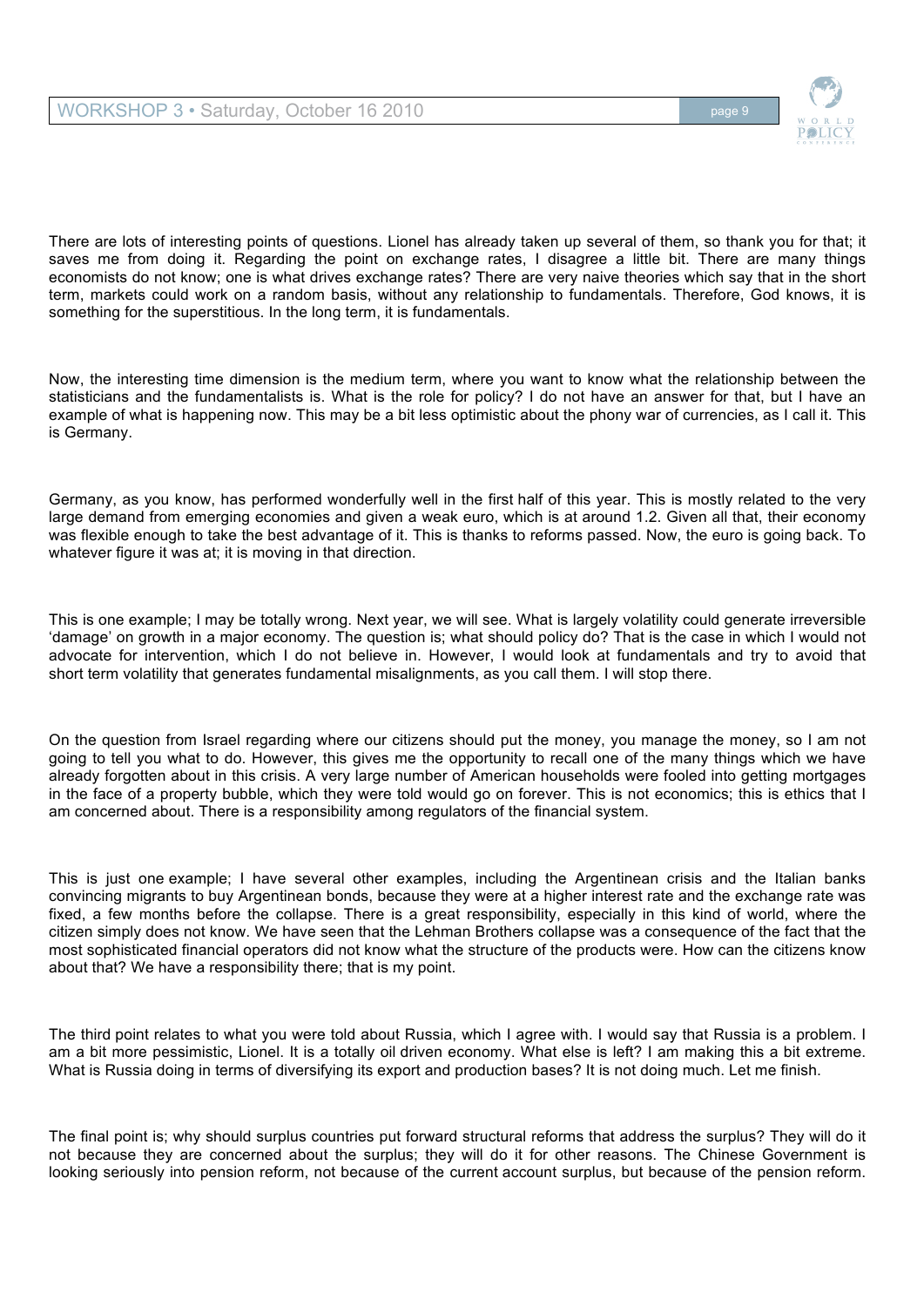

The Germans should look into liberalising their service sector, which contrary to the manufacturing sector is much more backward. They need to find new investment outlays; it is in their domestic interest. That is the point; it is not in the global interest. This is why they should do it.

## **Gordon Smith, Distinguished Fellow, Centre for International Governance Innovation, Canada**

The idea of a global steering group is in transition, as the G20 is in the process of transition. These things evolve; I can go back to the period when I was Sherpa. By the way, my French colleague was not other than Jean David Levitte; he has been around for a while doing these things. We went through a process of over six years, I think it was, where Russia came to the first meeting for an hour and then finally, it became a G8. These things change over time. What I am suggesting is that it is a good idea to have some idea of where you might want to go, because if you have some idea of where you might want to go, you might want to go. The chances might be slightly increased that you can get there.

In my view, having seen the G8 function in the 1990s, what is going to happen is that the finance Ministers are going to want to take over their subject area again. This is on the presumption that we get out of the present financial crisis and there is not another double dip or something like that. They are going to give a push to the heads of Government to talk about something else. Indeed, I think a lot of people do not know about the period of the mid 1990s. The reality is that even when it was G7, before Russia became a full member, the leaders spent maybe 20% of their time talking about financial and economic issues. That was really all handled by the Finance Ministers and I venture to say we will go back to doing that again.

This is really a comment on our Israeli friends, on how people would ideally make policy choices. Pier Carlo is an expert in this area. My experience of sitting behind a group of leaders on three occasions, over a three year period, relates to what they like to do. This is not like a graduate seminar in which they weigh policy options, A, B and C and look at who benefits and who loses. What they really love to do is to cut deals. Although this may seem paradoxical, the best chance of getting a deal is quite frequently when you make the problem bigger rather than make it smaller. They can then figure out how, as a way of dealing with climate change and greenhouse gas emissions, transfer of technology and the financing. That gets linked to the development agenda and God only knows what else. They finally get a package where everybody wins. That is the way it works.

The final comment is to Ambassador Ahn. What he has done is to underline again how critical it is that there be a very effective process of outreach. This is not only to outreach the kind of thing that you have been doing, but the way in which you have approached the invitation to five other countries to come to Seoul. Clearly, it would be a disaster if the perception of the G20, even with all the outreach you have got, is that it imposes on others. That is a recipe for disaster. In my experience, which I cannot imagine has changed much in 10 years, is that the Sherpas are pretty sensitive to this. They are careful about how they work things.

#### **Jacques Mistral, Head of Economic Studies, Ifri**

Thank you very much. We have a quarter of an hour left. I have a question there, behind me. Please introduce yourself. Thank you, sir.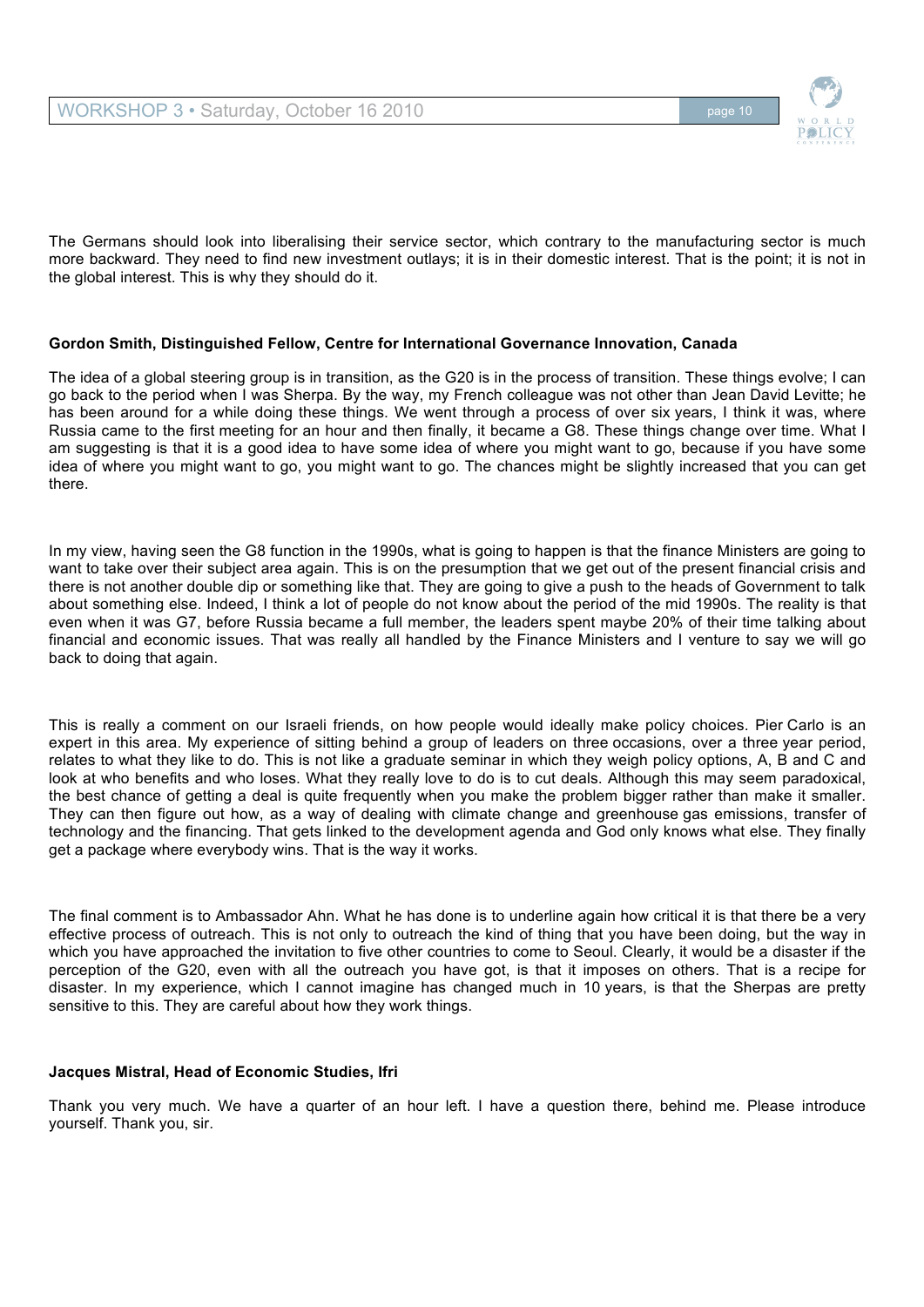

### **Mohamed Chafiki Director of Studies and Financial Forecast for the Ministry of Economy and Finance, Kingdom of Morocco**

I am the Director of Research for Financial Forecasting at the Ministry of the Economy in Morocco. The discussion has already covered a lot of ground, and we have heard a lot of things to help us explore the range of problems we are faced with when we set the problem of governance against a major crisis with a significant impact on the development of the global economic system. That's why I also want to ask the question from the point of view of the country where you are today, namely Morocco. How can we look at the problems in a way that adds something to the complexity of the debate. I've heard many things, but I have been particularly struck by the distant origins of the current crisis, which are still part of the debate today. This morning, when we were talking about Kemal Dervis, I thought he was right to go back to this idea of a divorce between levels of productivity in the last 20 years, the problems of distribution that resulted from it and the incursion of the financial system to compensate to an extent for the differences and drifting we have known.

In terms of modelling, we have had the opportunity, with our forecasting colleagues in France in particular, to pose these problems in terms of rebalancing demand. Because the great question being asked today, is how can we find an alternative to demand from American households. In many of our discussions, we have been focusing on the catching up that could be done. We have been talking about emerging countries with a restructuring of economic policies, particularly in China, towards the internal market with the problems of social welfare. But we have not ignored what you said, sir, on the structural reforms in Europe and we have made reference to the German case in particular for the service and telecoms sector, in more detail. But beyond that, as well as that, we have been asking questions I would like to reflect on.

Today, over time, there will be rebalancing over the medium term too, because otherwise, we would understand everything we have heard today as a readaptation to the new growth map in the world where there are emerging countries, countries with deficits and increasingly limited room for manoeuvre. We need to redraw the map of the world in institutional terms from this point of view. So the question I want to put to you is a question about the countries for which there is no current established doctrine from the point of view of global governance, i.e. countries with intermediate earnings. If you look at the efforts made over the last ten years and particularly in Africa, today, continuous growth is causing problems in current accounts in relation to savings issues and motivation.

Contrary to what I have heard, my country has been growing since 2004 at around 5 or 6%, year in, year out, with other problems and with a level of investment of the order of 34%. We have gone beyond our ability to save. That's the problem we face. The efforts made in these countries risk being called into question if we take into account what I would very clearly call today's currency war. It's something we really need to think about. Let me finish simply by saying that the problems of global governance presuppose, if we go along with what the Secretary General of the United Nations has said, that it should not be the poorest who pay the price. We need to introduce a cooperative aspect into our reflections on governance. Thank you.

#### **Jacques Mistral, Head of Economic Studies, Ifri**

The gentleman behind me.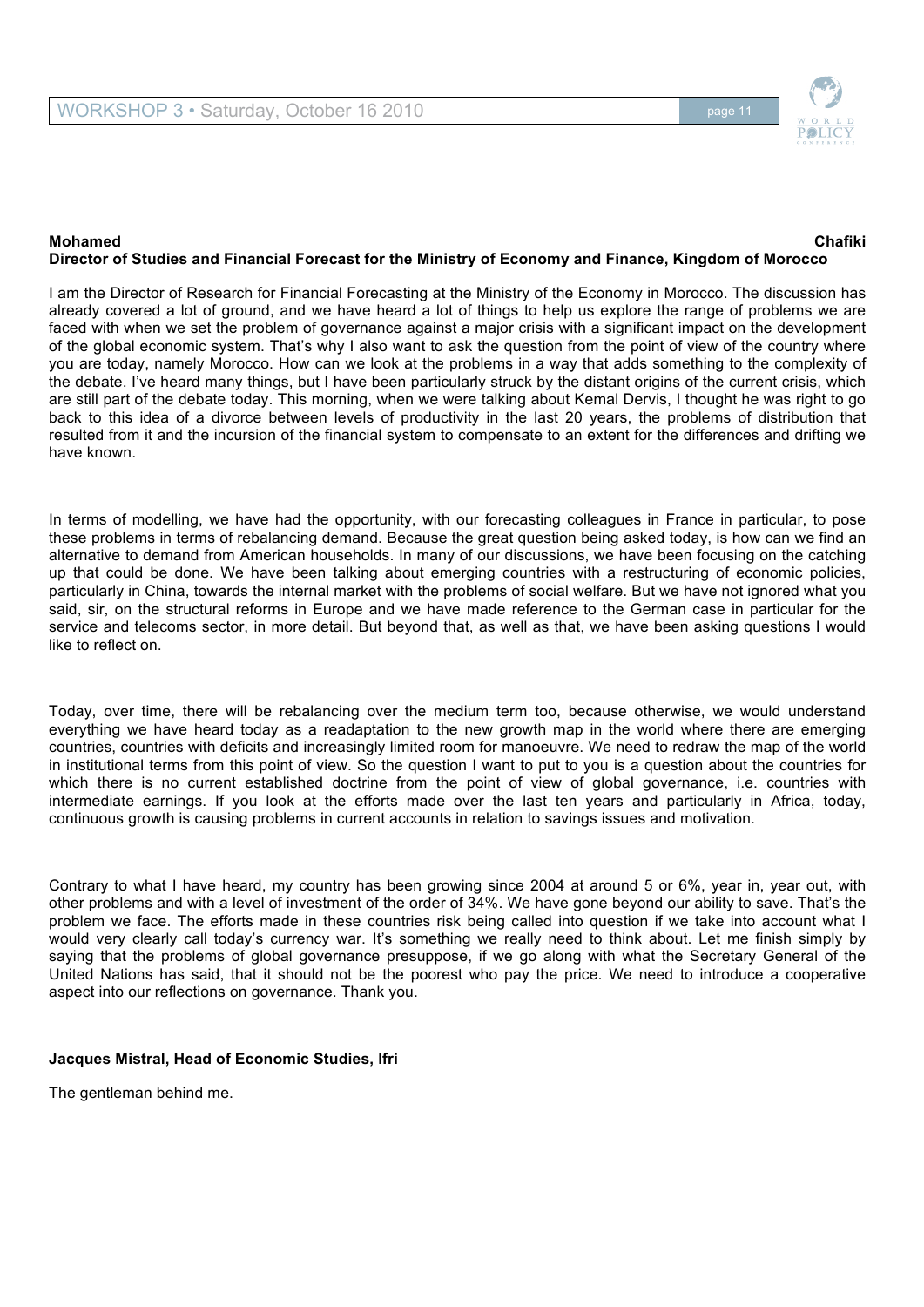

#### **Samir Aita, President of the Cercle des économistes arabes**

I am editor-in-chief for the Arabic edition of *Le Monde diplomatique* and Chairman of the *Cercle des économistes*. If we are talking about governance, I have two key questions. But to explain them and to go back to Kemal Dervis, when he talked about how to introduce a degree of governance, he gave the example of the WTO. He said, "The WTO may be a good example because it imposes rules and pretty much the whole world imposes the same rules on itself." What exactly does the WTO do? It imposes rules within countries. You can't dump etc. on governments and international trade rules on foreign exchange. If you take the same problem and apply it to finance, you can ask the question initially within each country: are the situations parallel or equivalent in all countries?

I mean between the banks, a country's banking system, a country's central bank and the government. A country like Japan can support a deficit of 200% of GDP because debt is supported by local banks, not by international banks. Lebanon can have 250% of GDP, because as they say in Lebanon, "I've got you, you've got me by the beard." The system can take it. The system is not the only reason why it can survive, but countries can present very different situations from the point of view of the relationship between banks, central banks and governments, which are not and never will be equivalent. I want to give you another example, as although we've talked a lot about risks in Asia, there is a risk in Europe too : it's that one of the major problems of governance is that the central bank is European and is supposed to be independent,

even from the European Commission. It can diverge and be different from government policies. It means that even if Germany and France agree to lead Europe on a particular policy, we can imagine that Mr. Trichet might refuse to implement it. He would be perfectly within his rights. It's difficult to do in China because in China the coordination between the central government, the banking system and the Chinese central bank is much tighter and to an extent you will never be able to get away from that. What are the consequences? I have always asked myself that question and I would really like an answer, if someone has an answer for me. If the Greek socialist Prime Minister had arrived in government following a series of right-wing governments that produced a monstrous mess in Greece, would he have acted in the same way as the Prince of Dubai?

What I mean is, just an introductory declaration to the problem like the one issued by the German, US and French banks. They are the ones who took on the debt. If he had said, "I want to restructure the debt," what would have happened? My feeling is that Greece would have been in a far better situation than it is today. Which is quite legitimate from the point of view of government concerns or social policy in a country. Very quickly, there's another aspect, I spoke just now about the example of the WTO applied in a country when different countries are in different situations. People never talk about the history of exchanges of capital and we didn't talk about it this morning or at any time today. During the crisis, even President Sarkozy started talking about taxing movements of capital. It was something that was in fashion at the time. Today, it's fallen off the agenda completely. The only thing people don't talk about and which is not regulated in any way in terms of the history of financial taxation is that money that is in surplus supply in some countries is looking for bubbles to invest in somewhere else. Today, the whole question of limiting taxation or regulating exchanges of capital transfers has been forgotten.

#### **Jacques Mistral, Head of Economic Studies, Ifri**

Not completely. It's still there. It's part of the discussion around the future role of the International Monetary Fund, for example. It may be a source of regret that things aren't moving quickly enough. That's true. But it's part of a whole package of discussions about the reform of the IMF. You know that there is a great deal of literature developing around this question, which is not lagging behind more than any other subject. It's true that in tangible terms, at the moment capital flows are developing with somewhat devastating consequences that have been discussed on several occasions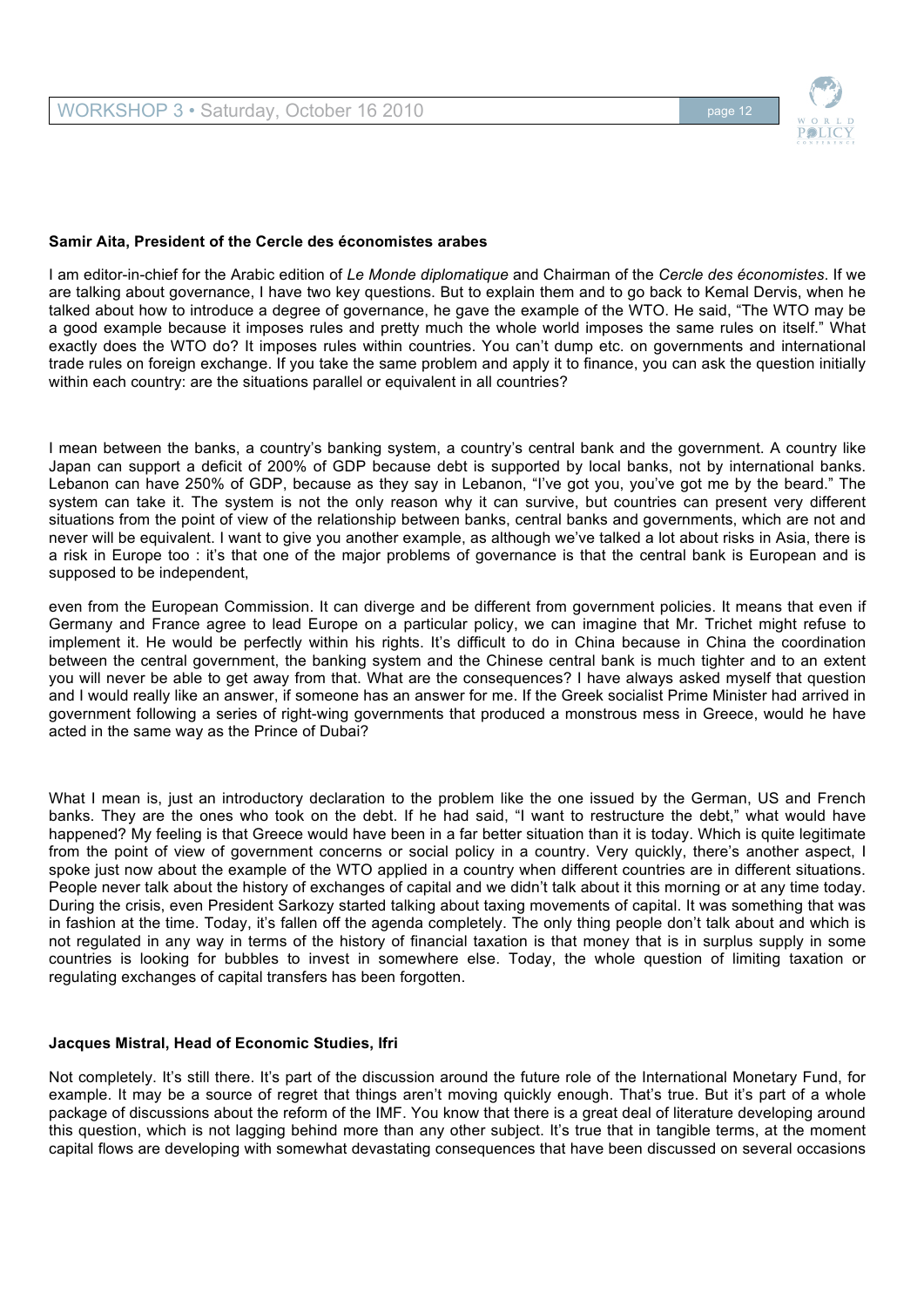

in relation to Turkey and others. Do we have one final question? There's someone with a hand up at the back. Briefly, please, madam, as we're running out of time.

## **Rahma Rachdi**

Journalist at the European News Agency. I'd like to go back to what Mr. Padoan said about the responsibility to inform the citizen, particularly in relation to the US citizens who were victims of the subprime issue. There is certainly a moral responsibility to provide information in the interests of fairness. How do you envisage applying this responsibility through global governance outside media outlets that still tend to be specialised? Thank you.

#### **Jacques Mistral, Head of Economic Studies, Ifri**

A few words to conclude from our panellists. Pier Carlo Padoan.

# **Pier Carlo Padoan, Deputy Secretary-General and Chief economist of the OECD**

I would like to do some advertising for the OECD. We have a programme on financial education, which has been going on for a long, long time. Its purpose of suggesting to Governments, because it is up to them, that they should introduce financial education early on in education. When they monitor financial industries, which intermediate with households, they should be extremely careful in being very transparent about what these people are receiving. The asymmetry of information there is simply huge.

# **Jacques Mistral, Head of Economic Studies, Ifri**

Lionel, a few final words?

# **Lionel Zinsou, Chairman and CEO, PAI Partners**

On a few of the questions. Why did I talk about Russia just now? Just to say that we need to bear in mind that there is some flexibility in the real economy. You will recall that the Soviet Union controlled prices on the agricultural markets as it was the largest importer and because, fundamentally, it had probably the most inefficient agricultural economy of all the major powers. You saw that this year, it adjusted prices as it lost the ability to export grain because of the drought and the fires, and people discovered it had become the largest cereals exporter in the world. Fundamentally, there had been a spectacular change in the production system and a different impact on the world economy in 15 years. Sometimes there is flexibility, even in economies dominated by hydrocarbons, right across the productive system.

Just to answer very briefly, I think there are things to talk about in relation to intermediate countries. That's why I don't think it was unreasonable to say that they too need to be invited to take part in global governance. We also need conferences like Marrakech to remind people that it isn't all that simple not to be a country that receives aid, because at the end of the day, Morocco gets seven times more help from the return on savings from Moroccan residents abroad than public development aid. At the end of the day, public development aid is no longer significant in funding growth in Morocco. We are not, at the same time, one of the countries that receives massive amounts of direct investment,